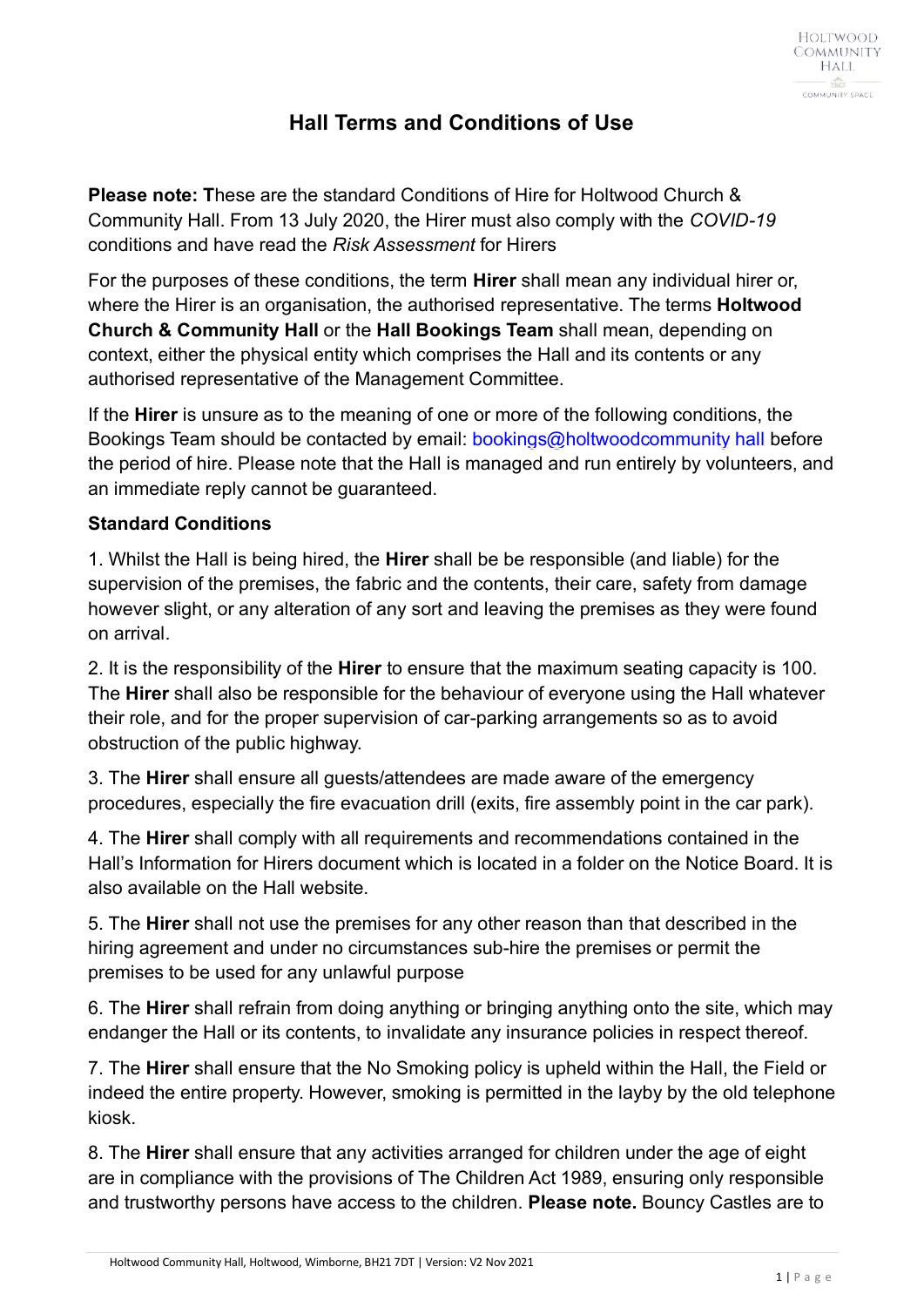be placed in the centre of the hall at its highest point. Hall dimensions (approx.) 13m long x 9.35m wide. The ceiling slopes on three sides but there is a 3m wide flat ceiling centrally which is 3.65m high.

9. The **Hirer** shall be responsible for making sure that no alcohol is either brought or consumed in the Hall, the Hall premises, or the outside areas.

10. The **Hirer** shall ensure that no contravention of the law relating to gaming, betting, and lotteries takes place on or in relation to the Community Hall.

11. The **Hirer** shall be in compliance with all conditions and regulations made in respect of the premises by the Fire Authority, Local Authority, etc. particularly in connection with any event which includes public dancing or music or other similar public entertainment or stage plays. Music must not be played at a volume audible outside the Hall and must end by 22.30 hours. The Hall must be vacated by 23.00 hours and **Hirers** are reminded to respect near-by residents by vacating the premises quietly by 23.00 hours at the latest.

12. The **Hirer**, if preparing serving or selling food, is to comply with all the relevant food, health and hygiene legislation and regulations. The use of Barbecues is not permitted either inside the building, on the Field or in the car park.

13. The **Hirer** shall ensure that all portable electrical equipment brought into the Hall; either by the Hirer or their contractors has been PAT tested and displays current certification labels. Holtwood Church & Community Hall reserves the right to disconnect and/or remove electrical equipment which does not display a valid PAT test label. No electrical equipment shall be left charging unsupervised in any circumstances. **Please Note:** all electrical equipment provided by the Hall is PAT tested annually as required by law.

14. The **Hirer** shall indemnify the Church Property Committee for repair costs of any damage done, however caused, during the hire period to any part of the Hall, contents and surrounding area.

15. If the **Hirer** cancels the booking with less than one week's notice before the date of the event the Hirer will be liable and the Hall Committee not be able to refund the hire charge. On occasions the fees already paid may be transferred to another time, but this shall be at the discretion of the Hall Bookings Committee and a £5 admin fee incurred.

16. The **Hirer** shall ensure that noise on arrival and departure is kept to a minimum.

17.The **Hirer** shall ensure that no dogs or animals of any sort, except guide dogs, are allowed into the Hall, unless prior permission from the Church Property Committee is obtained. Under no circumstances are animals allowed into the kitchen.

17a. No children are allowed into the kitchen below the age of 5 years and adult supervision is required at all times..

18. At the end of the hiring, the **Hirer** must ensure that:

(a) the Hall, contents and surrounding area are left in a clean and tidy condition and any contents temporarily moved are put back in their original positions.